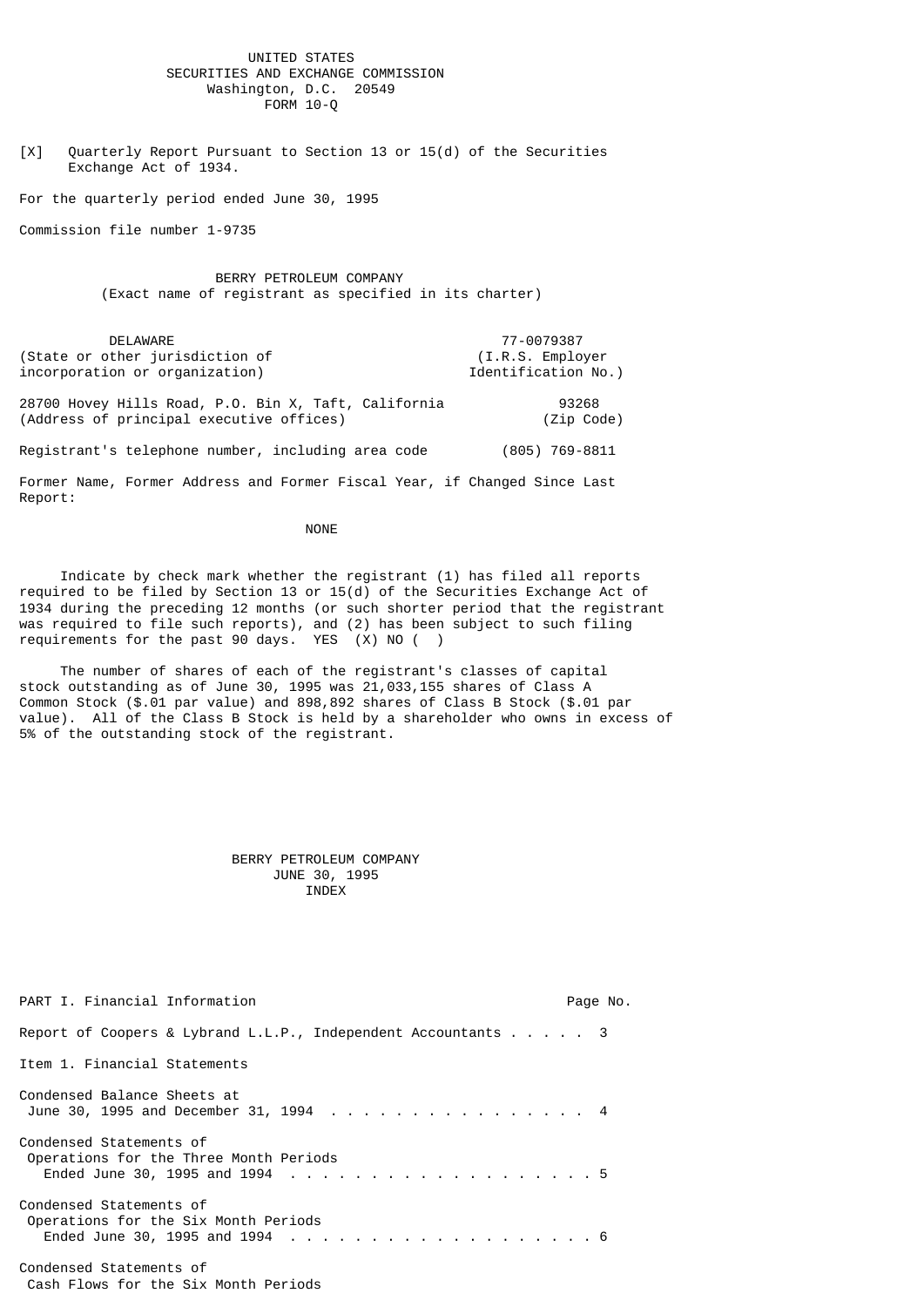| Notes to Condensed Financial Statements 8                                                          |  |
|----------------------------------------------------------------------------------------------------|--|
| Item 2. Management's Discussion and Analysis<br>of Financial Condition and Results of Operations 9 |  |
| PART II, Other Information                                                                         |  |
| Item 4. Submission of Matters to a Vote of Security Holders 12                                     |  |
| Item 6. Exhibits and Reports on Form 8-K 13                                                        |  |
|                                                                                                    |  |

 2 REPORT OF INDEPENDENT ACCOUNTANTS

To the Board of Directors Berry Petroleum Company

We have reviewed the accompanying condensed balance sheet of Berry Petroleum Company as of June 30, 1995, the condensed statements of operations for the three and six month periods ended June 30, 1995 and 1994, and the condensed statements of cash flows for the six month periods ended June 30, 1995 and 1994. These interim financial statements are the responsibility of the Company's management.

We conducted our review in accordance with standards established by the American Institute of Certified Public Accountants. A review of interim financial information consists principally of applying analytical review procedures to financial data and making inquiries of persons responsible for financial and accounting matters. It is substantially less in scope than an audit in accordance with generally accepted auditing standards, the objective of which is the expression of an opinion regarding the financial statements taken as a whole. Accordingly, we do not express such an opinion.

Based on our review, we are not aware of any material modifications that should be made to the accompanying condensed financial statements for them to be in conformity with generally accepted accounting principles.

/s/ COOPERS & LYBRAND L.L.P.

COOPERS & LYBRAND L.L.P. Los Angeles, California August 4, 1995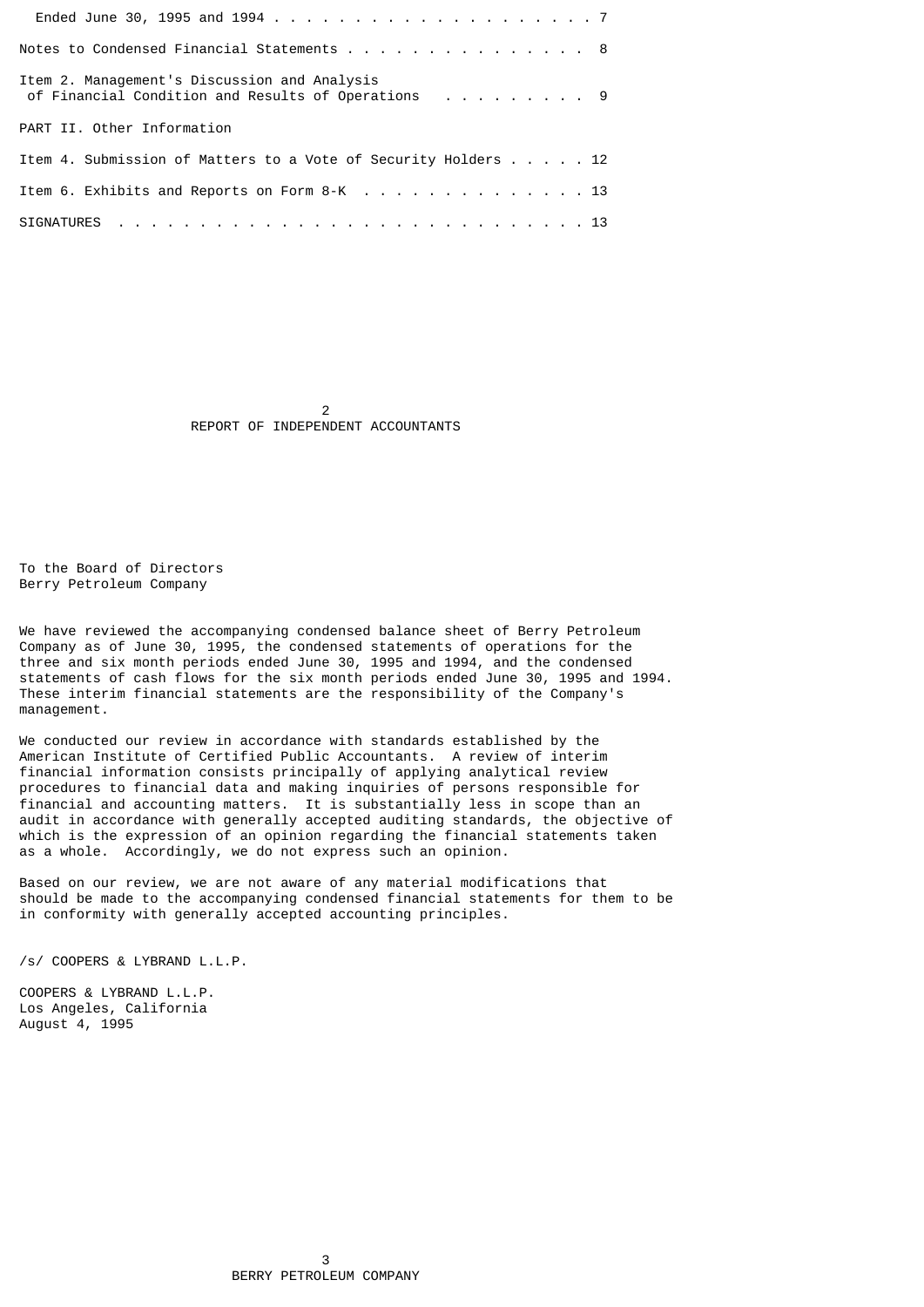#### Part I. Financial Information Item I. Financial Statements Condensed Balance Sheets (In Thousands Except Share Information)

|                                                                     | June 30,<br>1995<br>(Unaudited) | December 31,<br>1994 |
|---------------------------------------------------------------------|---------------------------------|----------------------|
| <b>ASSETS</b>                                                       |                                 |                      |
| Current Assets:                                                     |                                 |                      |
| Cash and cash equivalents                                           | \$<br>9,038                     | 7,466<br>\$          |
| Short-term investments - available for sale                         | 22,685                          | 27,617               |
| Accounts receivable                                                 | 7,771                           | 9,471                |
| Prepaid expenses and other                                          | 2,248                           | 4,388                |
| Total current assets                                                | 41,742                          | 48,942               |
| Oil and gas properties (successful efforts                          |                                 |                      |
| basis), buildings and equipment, net                                | 69,626                          | 66,915               |
| Other assets                                                        | 2,503                           | 2,397                |
|                                                                     | \$113,871                       | \$118,254            |
|                                                                     | =========                       |                      |
| LIABILITIES AND SHAREHOLDERS' EQUITY                                |                                 |                      |
| Current liabilities:                                                |                                 |                      |
| Accounts payable                                                    | \$<br>3,771                     | 6,032<br>\$          |
| Accrued liabilities                                                 | 3,684                           | 4,637                |
| Total current liabilities                                           | 7,455                           | 10,669               |
| Deferred income taxes                                               | 17,084                          | 18,953               |
| Shareholders' equity:                                               |                                 |                      |
| Preferred stock, \$.01 par value; 2,000,000 shares                  |                                 |                      |
| authorized; no shares outstanding                                   |                                 |                      |
| Capital stock, \$.01 par value;                                     |                                 |                      |
| Class A Common Stock, 50,000,000 shares authorized;                 |                                 |                      |
| 21,033,155 shares issued and outstanding at                         |                                 |                      |
| June 30, 1995 (21,033,169 at December 31, 1994)                     | 210                             | 210                  |
| Class B Stock, 1,500,000 shares authorized;                         |                                 |                      |
| 898,892 shares issued and outstanding                               | 9                               | 9                    |
| (liquidation preference of \$899)<br>Capital in excess of par value | 52,852                          | 52,852               |
| Retained earnings                                                   | 36,261                          | 35,561               |
|                                                                     |                                 |                      |
| Total shareholders' equity                                          | 89,332                          | 88,632               |
|                                                                     | \$113,871                       | \$118,254            |
|                                                                     | =========                       | =========            |

The accompanying notes are an integral part of these financial statements.

4

## BERRY PETROLEUM COMPANY Part I. Financial Information Item I. Financial Statements Condensed Statements of Operations Three Month Periods Ended June 30, 1995 and 1994 (In Thousands Except Per Share Data) (Unaudited)

|                                          | 1995     | 1994        |
|------------------------------------------|----------|-------------|
| Revenues:                                |          |             |
| Sales of oil and gas                     | \$12,442 | \$<br>9,767 |
| Interest and other income, net           | 526      | 325         |
|                                          |          |             |
|                                          | 12,968   | 10,092      |
| Expenses:                                |          |             |
| Operating costs                          | 4,935    | 5,649       |
| Depreciation, depletion and amortization | 1,576    | 2,070       |
| Dry hole and abandonment costs           | 88       | 3,768       |
| Impairment of properties                 |          | 2,915       |
| Oil spill costs                          |          | 1,344       |
| General and administrative               | 1,249    | 1,248       |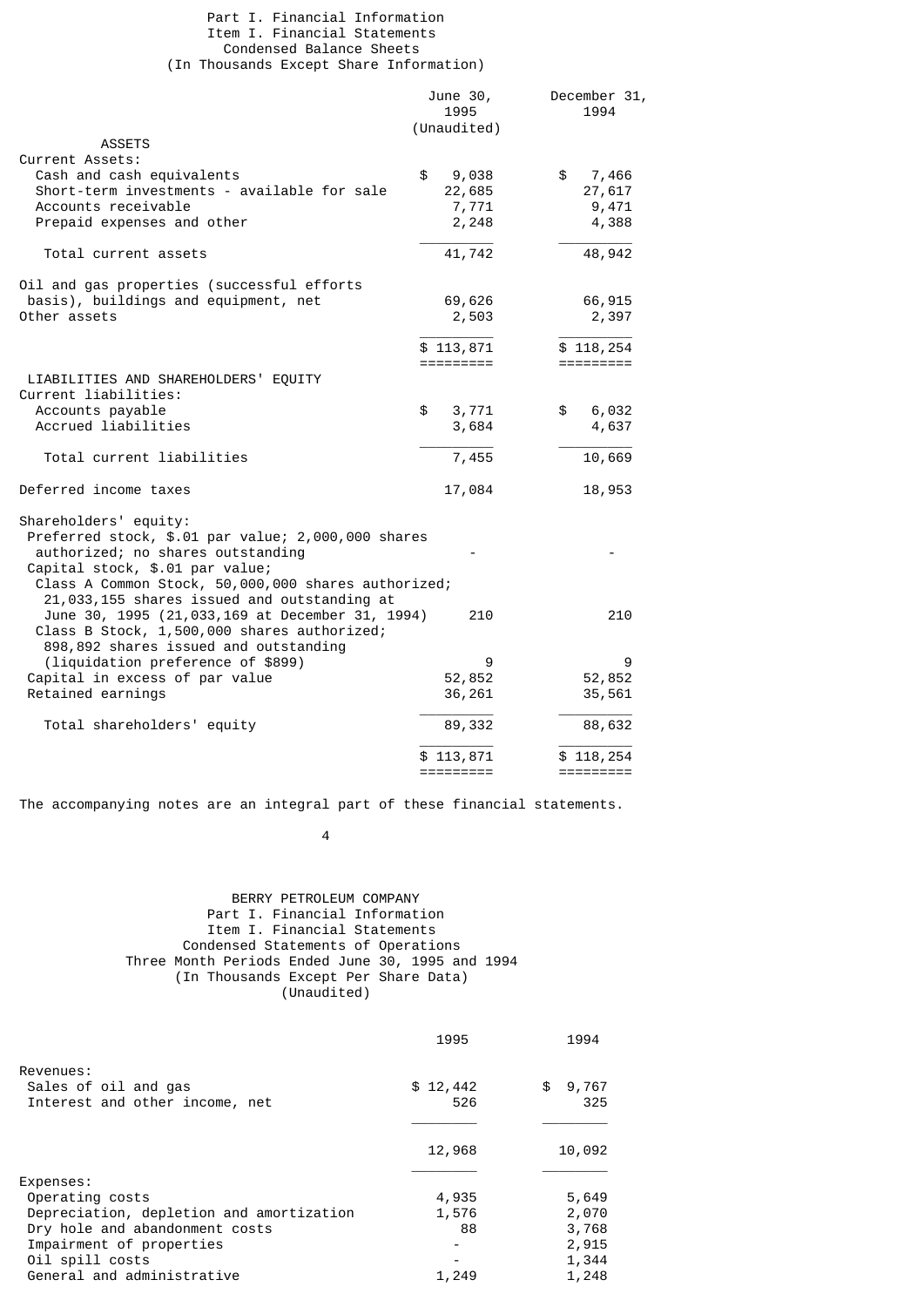|                                                                                               | 7,848          | 16,994               |
|-----------------------------------------------------------------------------------------------|----------------|----------------------|
| Income (loss) before income taxes<br>Provision (benefit) for income taxes                     | 5,120<br>2,244 | (6, 902)<br>(2, 237) |
| Net income (loss)                                                                             | \$<br>2,876    | \$(4, 665)           |
| Net income (loss) per share                                                                   | \$.<br>.13     | \$<br>(.21)          |
| Weighted average number of<br>shares of capital stock used<br>to calculate earnings per share | 21,932         | 21,932               |
| Cash dividends per share                                                                      | \$.<br>.10     | \$.<br>. 10          |

The accompanying notes are an integral part of these financial statements.

 $\sim$  5  $\sim$  5  $\sim$  5  $\sim$  5  $\sim$  5  $\sim$  5  $\sim$  5  $\sim$  5  $\sim$  5  $\sim$  5  $\sim$  5  $\sim$  5  $\sim$  5  $\sim$  5  $\sim$  5  $\sim$  5  $\sim$  5  $\sim$  5  $\sim$  5  $\sim$  5  $\sim$  5  $\sim$  5  $\sim$  5  $\sim$  5  $\sim$  5  $\sim$  5  $\sim$  5  $\sim$  5  $\sim$  5  $\sim$  5  $\sim$  5  $\sim$ 

# BERRY PETROLEUM COMPANY Part I. Financial Information Item 1. Financial Statements Condensed Statements of Operations Six Month Periods Ended June 30, 1995 and 1994 (In Thousands Except Per Share Data) (Unaudited)

|                                                                           | 1995                                      | 1994                    |
|---------------------------------------------------------------------------|-------------------------------------------|-------------------------|
| Revenues:<br>Sales of oil and gas<br>Interest and other income, net       | \$22,881<br>1,074                         | \$16,925<br>732         |
|                                                                           | 23,955                                    | 17,657                  |
| Expenses:                                                                 |                                           |                         |
| Operating costs                                                           | 9,795                                     | 9,729                   |
| Depreciation, depletion and amortization                                  | 3,277                                     | 3,950                   |
| Dry hole and abandonment costs                                            | 131                                       | 5,137                   |
| Impairment of properties                                                  |                                           | 2,915                   |
| Oil spill costs                                                           |                                           | 1,344                   |
| General and administrative                                                | 2,365                                     | 2,685                   |
|                                                                           | 15,568                                    | 25,760                  |
| Income (loss) before income taxes<br>Provision (benefit) for income taxes | 8,387<br>3,301                            | (8, 103)<br>(2, 840)    |
|                                                                           |                                           |                         |
| Net income (loss)                                                         | 5,086<br>========                         | \$ (5, 263)<br>======== |
| Net income (loss) per share                                               | \$.<br>. 23<br>========                   | \$<br>(.24)<br>======== |
| Weighted average number of<br>shares of capital stock used                |                                           |                         |
| to calculate earnings per share                                           | 21,932<br>========                        | 21,932<br>========      |
| Cash dividends per share                                                  | . 20<br>\$<br>$=$ $=$ $=$ $=$ $=$ $=$ $=$ | \$<br>. 20<br>========  |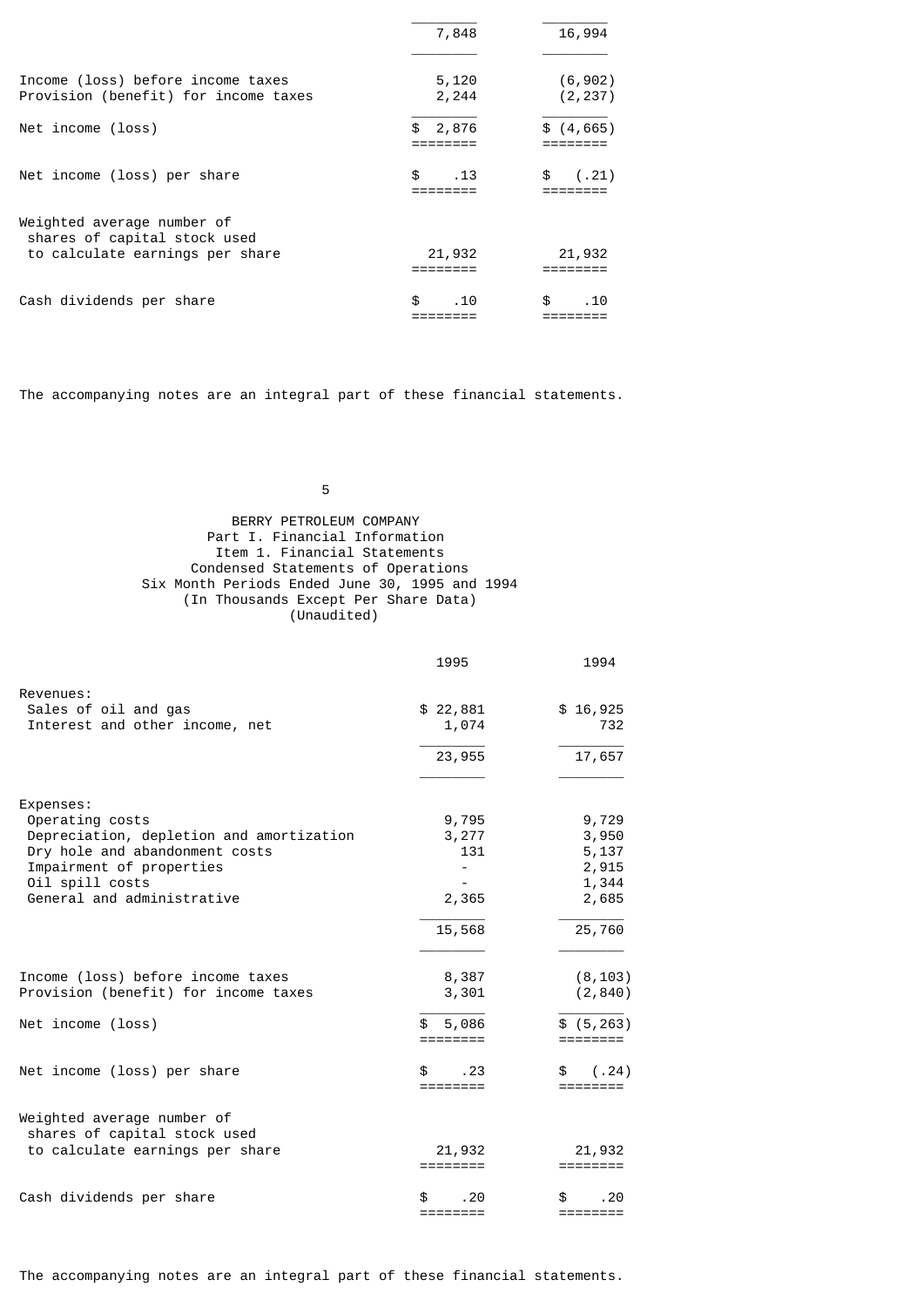| BERRY PETROLEUM COMPANY<br>Part I. Financial Information<br>Item 1. Financial Statements<br>Condensed Statements of Cash Flows<br>Six Month Periods Ended June 30, 1995 and 1994<br>(In Thousands)<br>(Unaudited) |                     |                          |
|-------------------------------------------------------------------------------------------------------------------------------------------------------------------------------------------------------------------|---------------------|--------------------------|
|                                                                                                                                                                                                                   | 1995                | 1994                     |
| Cash flows from operating activities:<br>Net income (loss)<br>Adjustments to reconcile net income (loss) to                                                                                                       | \$5,086             | \$(5, 263)               |
| net cash provided by operating activities:<br>Depletion, depreciation and amortization<br>Dry hole, abandonment costs and property                                                                                | 3,277               | 3,950                    |
| impairment<br>Decrease in deferred income taxes liability<br>Other, net                                                                                                                                           | (1, 869)<br>(52)    | 7,782<br>(2, 433)<br>183 |
| Net working capital provided by operating<br>activities                                                                                                                                                           | 6,442               | 4,219                    |
| Decrease in accounts receivable, prepaid                                                                                                                                                                          |                     |                          |
| expenses and other<br>Decrease in current liabilities                                                                                                                                                             | 3,841<br>(3, 213)   | 4,433<br>(6, 230)        |
| Net cash provided by operating activities                                                                                                                                                                         | 7,070               | 2,422                    |
| Cash flows from investing activities:                                                                                                                                                                             |                     |                          |
| Capital expenditures                                                                                                                                                                                              | (6, 010)            | (2,608)                  |
| Maturities of short-term investments                                                                                                                                                                              | 7,932               | 21,548                   |
| Purchase of short-term investments                                                                                                                                                                                | (3,000)             | (19,008)                 |
| Other, net                                                                                                                                                                                                        | (33)                |                          |
| Net cash used in investing activities                                                                                                                                                                             | (1, 111)            | (68)                     |
| Cash flows from financing activities:                                                                                                                                                                             |                     |                          |
| Dividends paid                                                                                                                                                                                                    | (4, 387)            | (4, 387)                 |
|                                                                                                                                                                                                                   |                     |                          |
| Net increase (decrease) in cash and cash                                                                                                                                                                          |                     |                          |
| equivalents                                                                                                                                                                                                       | 1,572               | (2,033)                  |
| Cash and cash equivalents at beginning of year                                                                                                                                                                    | 7,466               | 9,457                    |
| Cash and cash equivalents at end of period                                                                                                                                                                        | \$9,038<br>======== | \$7,424<br>========      |
| Supplemental disclosures of cash flow information:<br>Income taxes paid                                                                                                                                           | \$2,885             |                          |
|                                                                                                                                                                                                                   | ========            | ========                 |

The accompanying notes are an integral part of these financial statements.

7

# BERRY PETROLEUM COMPANY Part I. Financial Information Item 1. Financial Statements Notes to Condensed Financial Statements June 30, 1995 (Unaudited)

1. All adjustments which are, in the opinion of management, necessary for a fair presentation of the Company's financial position at June 30, 1995 and December 31, 1994 and results of operations and cash flows for the six month periods ended June 30, 1995 and 1994 and results of operations for the three month periods ended June 30, 1995 and 1994 have been included. All such adjustments are of a normal recurring nature. The results of operations and

 $\sim$  6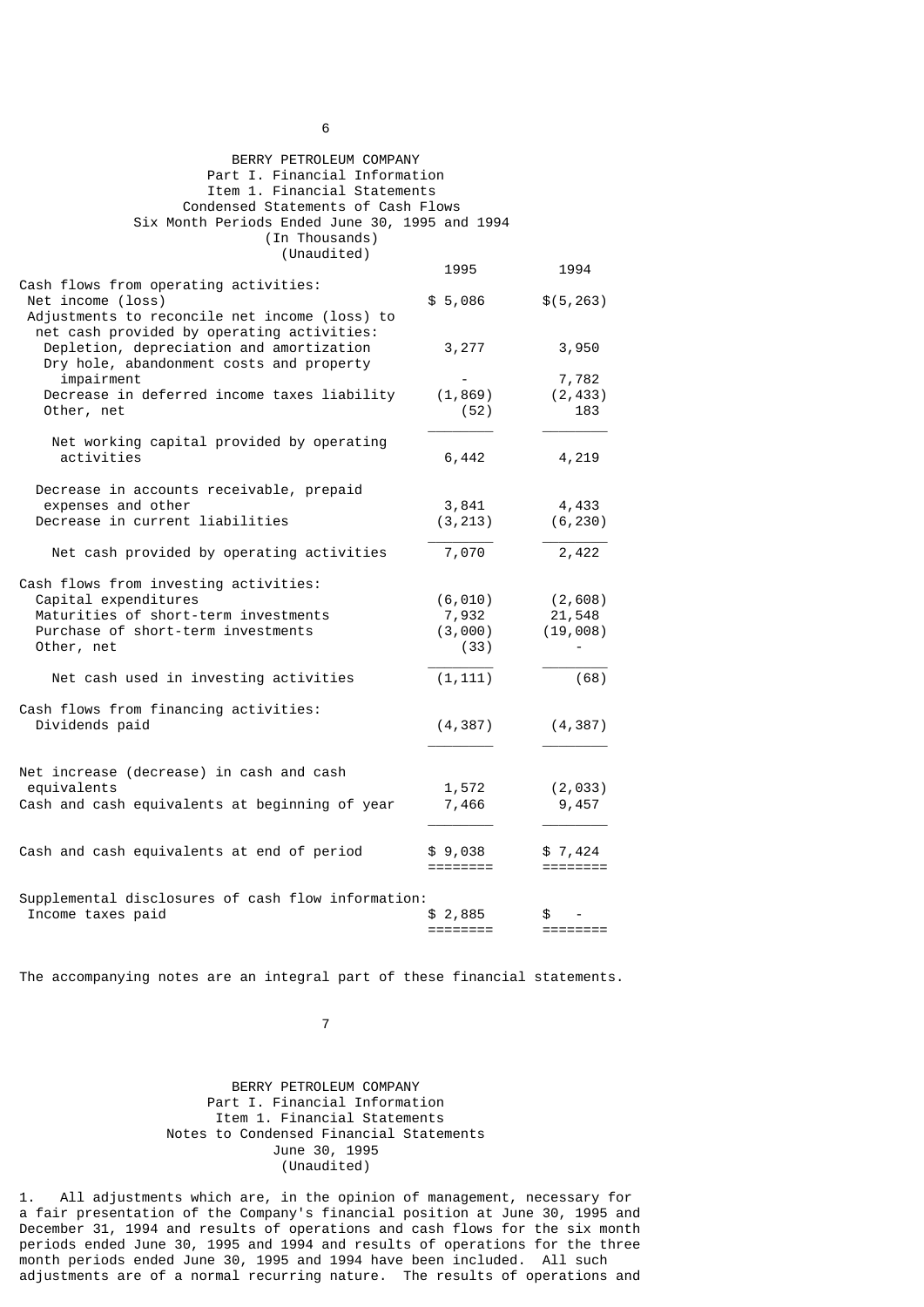cash flows are not necessarily indicative of the results for a full year.

2. The accompanying unaudited financial statements have been prepared on a basis consistent with the accounting principles and policies reflected in the December 31, 1994 financial statements. The December 31, 1994 Form 10-K and the Form 10-Q for the period ended March 31, 1995 should be read in conjunction herewith. The year-end condensed balance sheet was derived from audited financial statements, but does not include all disclosures required by generally accepted accounting principles.

The Company went to trial in April 1993 before the U.S. Tax Court on certain unresolved federal tax issues relating to the years 1987 through 1989. The Court's decision was rendered in May of this year, resulting in an approximate \$.5 million charge in the second quarter of 1995. The Company has the right to appeal the Court's decision and is currently analyzing its options.

4. On December 25, 1993, the Company experienced a crude oil spill on its PRC 735 State lease located in the West Montalvo field in Ventura County, California. The spill required clean-up of the area directly around the pipe as well as the nearby ocean and an agricultural runoff pond. Working closely with the United States Coast Guard, the California Department of Fish and Game, and other regulatory agencies, the Company substantially completed the clean-up of the spill in January 1994. Certain United States and State of California governmental authorities have been investigating the circumstances surrounding the spill and related liability issues. The Company negotiated a resolution of the state criminal investigation for a total of \$600,000 in August 1994. There is no final resolution regarding potential civil and federal criminal penalties, if any, at this time.

 Management believes the Company has an adequate amount of insurance coverage for the majority of the costs associated with the spill and has received preliminary coverage letters from its insurance carriers tendering coverage, subject to certain reservations. Definitive determination will not become known until some time in the future. The Company estimates the total cost of the spill, net of insurance reimbursement, to be a minimum of \$3.3 million and a maximum of \$5.1 million. Since no other amount in the range is more likely to occur, the minimum amount was expensed by the Company (\$1.3 million in the second quarter of 1994 and \$2 million in 1993). The costs incurred and estimated to be incurred in connection with the spill not yet paid by the Company are included in accounts payable and accrued liabilities at June 30, 1995, and the probable remaining minimum insurance reimbursement is included in accounts receivable. As of June 30, 1995, the Company had received approximately \$7.4 million under its insurance coverage as reimbursement for costs incurred and paid by the Company associated with the spill.

en andere de la provincia de la provincia de la provincia de la provincia de la provincia de la provincia del<br>En 1888, en 1888, en 1888, en 1888, en 1888, en 1888, en 1888, en 1888, en 1888, en 1888, en 1888, en 1888, en

 BERRY PETROLEUM COMPANY Part 1. Financial Information Item 2. Management's Discussion and Analysis of Financial Condition and Results of Operations

#### Results of Operations

 The Company had net income of \$5.1 million for the six months ended June 30, 1995 (\$.23 per share) compared to a net loss of \$5.3 million for the six months ended June 30, 1994 (\$.24 per share). During the three months ended June 30, 1995, the Company had net income of \$2.9 million (\$.13 per share), up 32% from net income of \$2.2 million (\$.10 per share) in the first quarter of 1995 and up significantly from a net loss of \$4.7 million (\$.21 per share) in the second quarter of 1994.

|                            | Three Months Ended |                 | Six Months Ended |                 |                 |
|----------------------------|--------------------|-----------------|------------------|-----------------|-----------------|
|                            | Jun 30,<br>1995    | Mar 31,<br>1995 | Jun 30,<br>1994  | Jun 30,<br>1995 | Jun 30,<br>1994 |
| Net Production BOE/day     | 9,344              | 8,927           | 9,265            | 9,136           | 9,044           |
| Average Sales Price/BOE    | \$14.63            | \$13.02         | \$11.47          | \$13.84         | \$10.19         |
| Operating Costs/BOE        | \$5.80             | \$6.05          | \$6.79           | \$5.92          | \$6.01          |
| Depreciation/Depletion/BOE | \$1.71             | \$1.95          | \$2.32           | \$1.83          | \$2.21          |

 Operating income from producing operations was \$6.1 million in the second quarter of 1995, up 53% and 190% from \$4 million and \$2.1 million in the three months ended March 31, 1995 and June 30, 1994, respectively.

 The improvement in operating income in the second quarter of 1995 was primarily due to higher average crude oil prices and production levels. Although the posted price for the Company's 13 degree API gravity crude oil has dropped from its high this year of \$15.00 per barrel to a current level of \$13.50 as of August 8, 1995, the average price received by the Company for the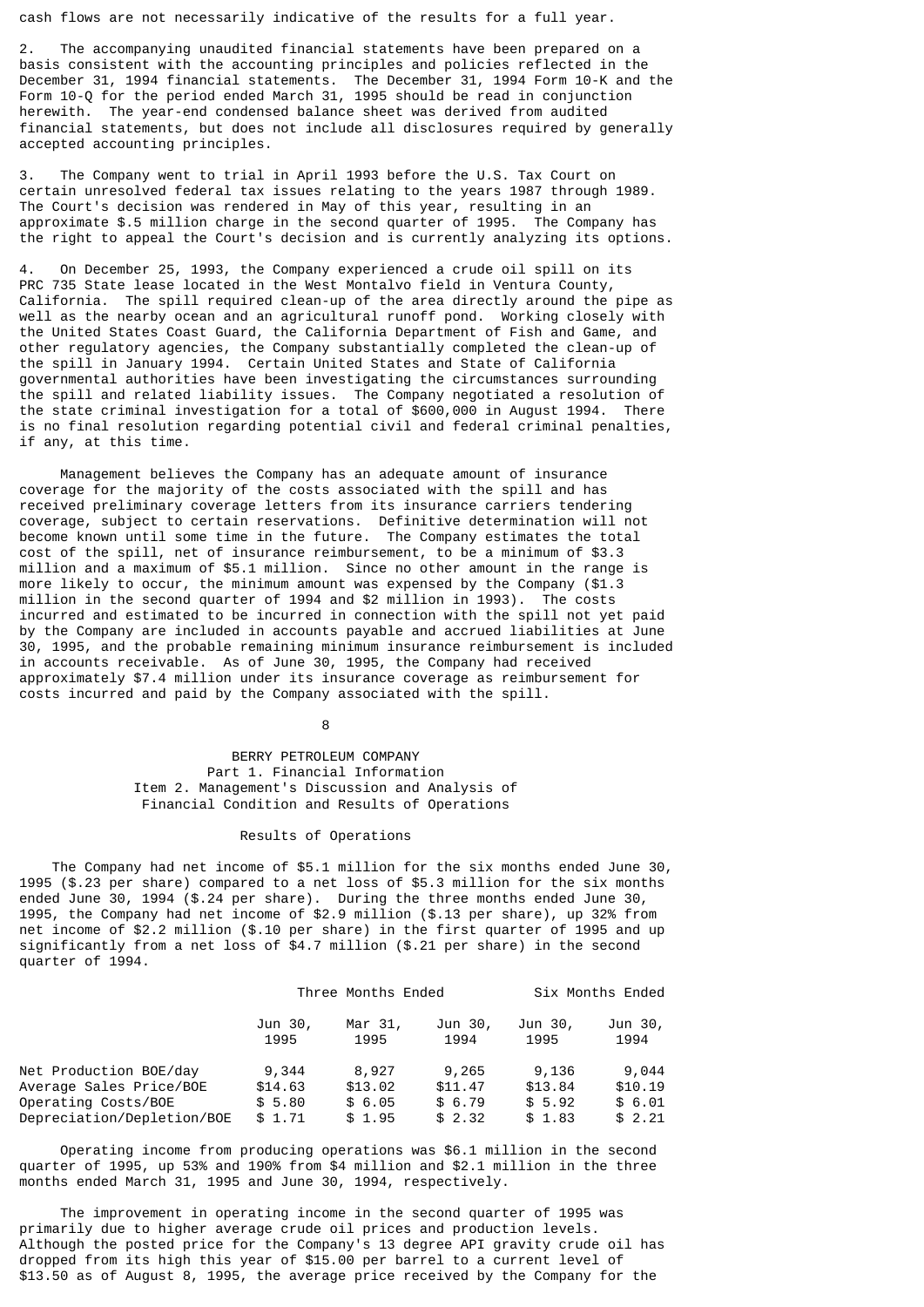second quarter was \$14.63, up 12% and 28%, respectively, from \$13.02 in the quarter ended March 31, 1995 and \$11.47 in the quarter ended June 30, 1994.

 Oil and gas production of 9,344 BOE/day in the second quarter of 1995 was up 5% from 8,927 BOE/day in the first quarter of 1995 and 1% from 9,265 BOE/day in the second quarter of 1994. In January 1995, the Company initiated an extensive development program on its Midway-Sunset properties, including the drilling of 48 wells and an increase in steaming activities. These factors have resulted in an increase of approximately 400 BPD in production for the field. Also contributing to the increase was the resumption of full production from the Company's Ventura County properties. Production and development had been curtailed in this area in the first quarter of 1995 due to flooding from heavy rains. Production gains have been partially offset by a decline in gas production on certain outside operated properties.

 Operating costs per BOE in the quarter ended June 30, 1995 were \$5.80, down 4% and 15%, respectively, from \$6.05 in the quarter ended March 31, 1995 and \$6.79 for the quarter ended June 30, 1994. Operating costs per BOE declined from the first quarter of 1995 due to higher production levels. Also, second quarter 1995 operating costs declined \$.7 million from the same quarter in 1994 due to lower property taxes, lower steam costs caused by a decline in gas prices and cost savings due to cost reduction measures.

9

 For the three months ended June 30, 1995, the Company incurred \$.1 million in dry hole and abandonment charges compared to \$3.8 million in dry hole and abandonment and \$2.9 million in impairment charges in the second quarter of 1994.

 In the second quarter of 1994, the Company also recorded a \$1.3 million charge related to the oil spill which occurred on December 25, 1993 on its PRC 735 State lease. Although certain legal and government regulatory aspects related to the spill are not resolved, the Company believes that adequate accruals have been made for costs incurred in excess of insurance coverage. (Additional information regarding this issue is contained in Part 1, Item 1, Note 4 of the Financial Statements).

 To protect the Company's revenues from potential price declines, the Company entered into a bracketed zero cost collar hedge contract related to approximately 21% of its crude production with a California refiner in July 1995. The posted price of the Company's 13 degree API gravity crude oil was used as the basis for the hedge. There is no initial cost to the Company and there will be no financial impact unless crude oil prices increase or decrease significantly from current levels.

 Depreciation, depletion and amortization (DD&A) of \$1.71 per BOE was down 12% from \$1.95 per BOE in the first quarter of 1995 and substantially lower than the \$2.32 per BOE experienced in the second quarter of 1994. The impairment writedowns in June 1994 reduced the depreciable basis of the Company's property and equipment and was the principal reason for lower DD&A in the second quarter of 1995 compared to the same period in 1994.

 General and administrative expenses were \$1.2 million in the second quarter, up 9% from \$1.1 million in the first quarter of 1995 but unchanged from \$1.2 million incurred in the three months ended June 30, 1994.

 The Company's effective tax rate was 39% in the 1995 six month period compared to a tax benefit of 35% in the first six months of 1994. The most significant difference between the 1995 and 1994 rates, compared to the statutory rates, was the impact of certain tax benefits as applied to the pretax losses incurred in 1994. In addition, the Company went to trial in April 1993 before the U.S. Tax Court on certain unresolved federal tax issues related to the 1987 through 1989 tax years. The Court's decision was rendered in May of this year and resulted in an additional charge of approximately \$.5 million in the second quarter of 1995, increasing the six month effective tax rate to 39% and the three month effective tax rate to 44%.

#### Liquidity and Capital Resources

 Working capital at June 30, 1995 was \$34.3 million, down from \$38.3 million at December 31, 1994. Working capital provided by operations of \$6.4 million for the first six months of 1995 was 52% higher than the \$4.2 million provided in the first six months of 1994. The primary reasons for the increase were higher oil prices, increased production levels and cost containment measures. However, working capital declined in 1995 primarily because of the outlay of cash for capital expenditures of \$6 million, dividends of \$4.4 million and approximately \$2 million for the payment of federal taxes and accrued interest resulting from the Court's decision rendered in May.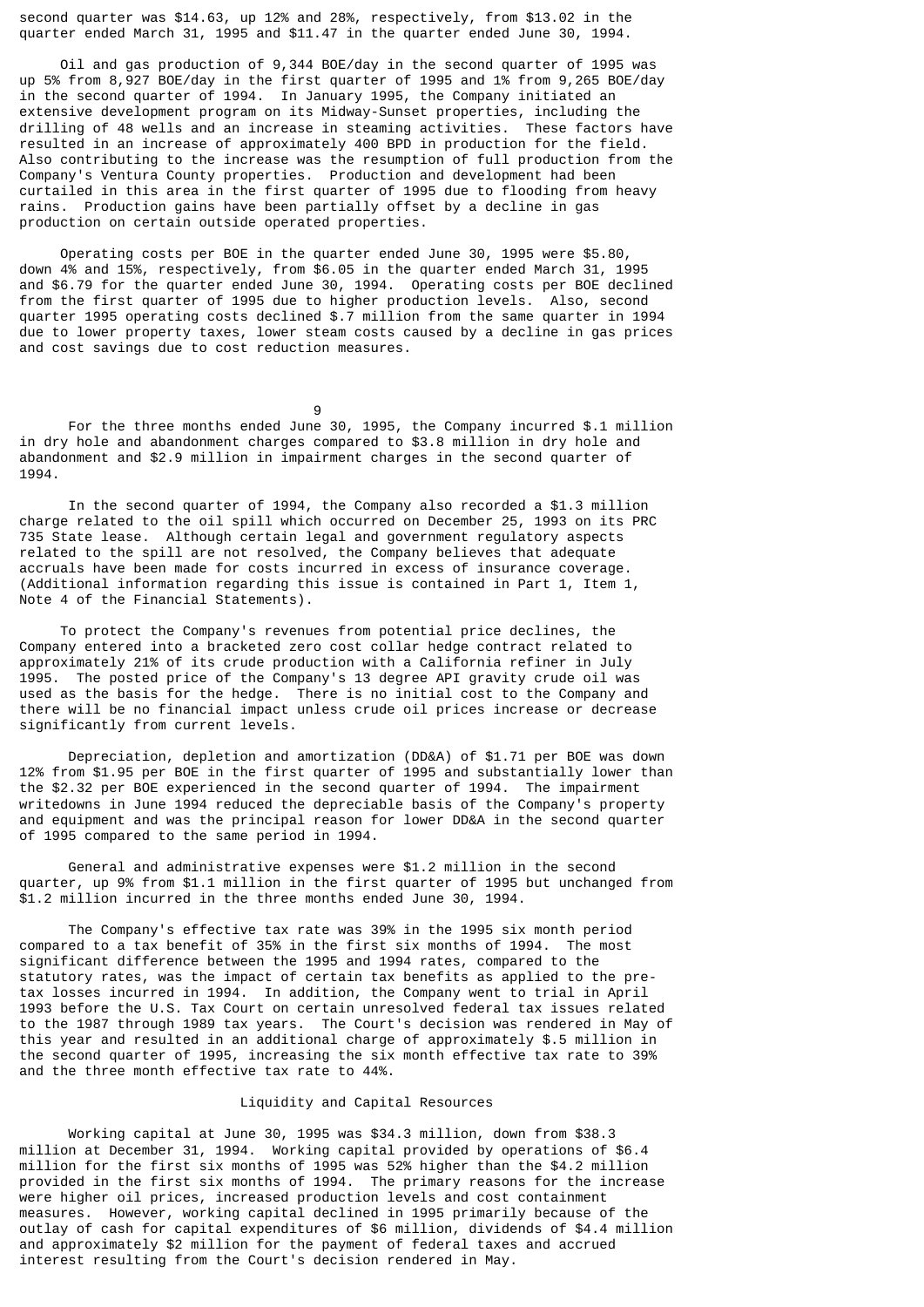#### Future Developments

 In August 1995, the Company purchased for cash the remaining 55% interest in the cogeneration facility located on its homebase properties from University Cogeneration Partners for approximately \$5 million in cash. The Company anticipates the effect of the purchase will be to lower operating costs at homebase by at least \$1.00/barrel through the life of the current electricity contract which will expire in early 1997.

 Since the early 1970's, the federal government has prohibited the export of Alaska North Slope crude oil to the Pacific Rim countries, its most logical market. As of July 1995, bills to lift the ban have been passed by both houses of Congress and are presently in Conference Committee. If the final bill is signed by the President, as the Company expects, California's crude market will return to free market conditions which could have a positive effect on the price received for the Company's crude oil.

 $11$ 

# BERRY PETROLEUM COMPANY Part II. Other Information

Item 4. Submission of Matters to a Vote of Security Holders

 At the annual meeting which was held at the Company's corporate offices on May 19, 1995, twelve incumbent directors were re-elected, the Company's 1994 Stock Option Plan was approved and the firm of Coopers & Lybrand L.L.P. was ratified as the Company's independent accountants for 1995. The results of voting as reported by the inspector of elections are noted below:

- 1. There were 21,932,061 shares of the Company's common stock issued, outstanding and entitled to vote as of the record date, March 27, 1995.
- 2. There were present at the meeting, in person or by proxy, the holders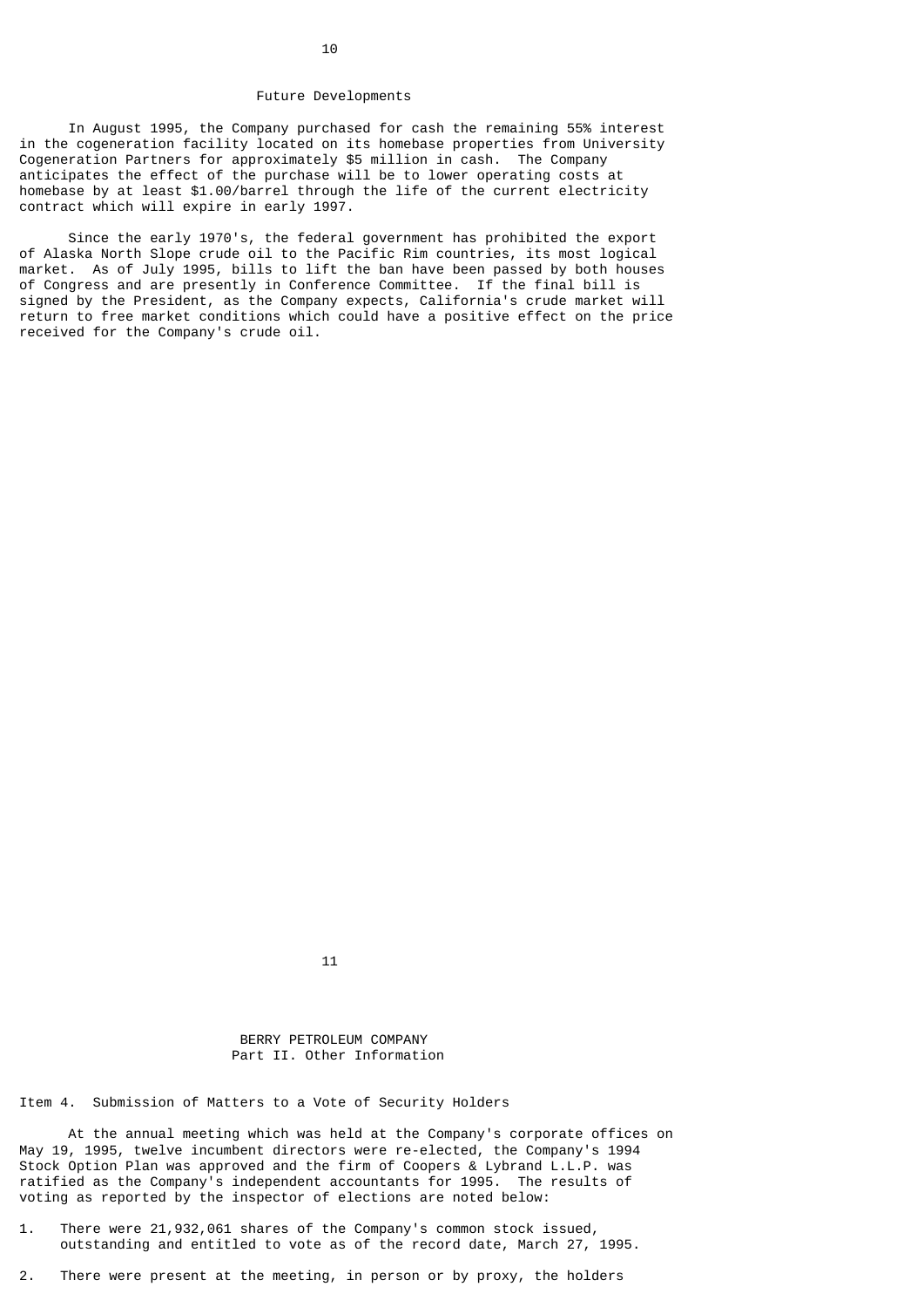of 20,007,712 shares, representing 91.23% of the total number of shares outstanding and entitled to vote at the meeting, such percentage representing a quorum.

PROPOSAL ONE: Election of Directors

|                                                                                                                                                                                                                                   |                                                         | VOTES FOR                                                                                                                                              |                                                                                                            | WITHHELD                                                                                                          |
|-----------------------------------------------------------------------------------------------------------------------------------------------------------------------------------------------------------------------------------|---------------------------------------------------------|--------------------------------------------------------------------------------------------------------------------------------------------------------|------------------------------------------------------------------------------------------------------------|-------------------------------------------------------------------------------------------------------------------|
| Benton Bejach<br>William F. Berry<br>Gerry A. Biller<br>Harvey L. Bryant<br>Ralph B. Busch, Jr., M.D.<br>William E. Bush, Jr.<br>William B. Charles<br>Richard F. Downs<br>John A. Hagg<br>Jerry V. Hoffman<br>Thomas J. Jamieson |                                                         | 19,886,792<br>19,888,080<br>19,926,176<br>19,782,143<br>19,876,330<br>19,880,714<br>19,869,481<br>19,919,643<br>19,927,616<br>19,893,176<br>19,914,492 | 90.67%<br>90.68%<br>90.85%<br>90.18%<br>90.63%<br>90.65%<br>90.60%<br>90.82%<br>90.86%<br>90.70%<br>90.80% | 120,920<br>119,632<br>81,536<br>225,569<br>131,382<br>126,998<br>138,231<br>88,069<br>80,096<br>114,536<br>93,220 |
| Roger G. Martin                                                                                                                                                                                                                   |                                                         | 19,925,416                                                                                                                                             | 90.85%                                                                                                     | 82,296                                                                                                            |
| PROPOSAL TWO:                                                                                                                                                                                                                     | Approve the Company's 1994 Stock Option Plan.           |                                                                                                                                                        |                                                                                                            |                                                                                                                   |
| VOTES FOR<br>AGAINST<br><b>ABSTAIN</b><br><b>BROKER</b><br>NON-VOTE                                                                                                                                                               | 16,329,482<br>2,898,345<br>779,885<br>0                 | 74.45%<br>13.22%<br>3.56%<br>.00%                                                                                                                      |                                                                                                            |                                                                                                                   |
| PROPOSAL THREE:<br>independent accountants for the year 1995.                                                                                                                                                                     | Ratify the selection of Coopers & Lybrand L.L.P. as the |                                                                                                                                                        |                                                                                                            |                                                                                                                   |

| VOTES FOR     | 19,831,418 | 90.42% |
|---------------|------------|--------|
| AGAINST       | 17,439     | . 09%  |
| ABSTAIN       | 158,855    | . 72%  |
| <b>BROKER</b> |            |        |
| NON-VOTE      | $\Theta$   | .00%   |

 $12$ 

Item 6. Exhibits and Reports on Form 8-K

Exhibit 15 - Accountants' Awareness Letter

SIGNATURES

 Pursuant to the requirements of the Securities Exchange Act of 1934, the Registrant has duly caused this report to be signed on its behalf by the undersigned thereunto duly authorized.

BERRY PETROLEUM COMPANY

/s/ Jerry V. Hoffman Jerry V. Hoffman President and Chief Executive Officer

/s/ Ralph J. Goehring Ralph J. Goehring Chief Financial Officer (Principal Financial Officer)

/s/ Donald A. Dale Donald A. Dale Controller (Principal Accounting Officer)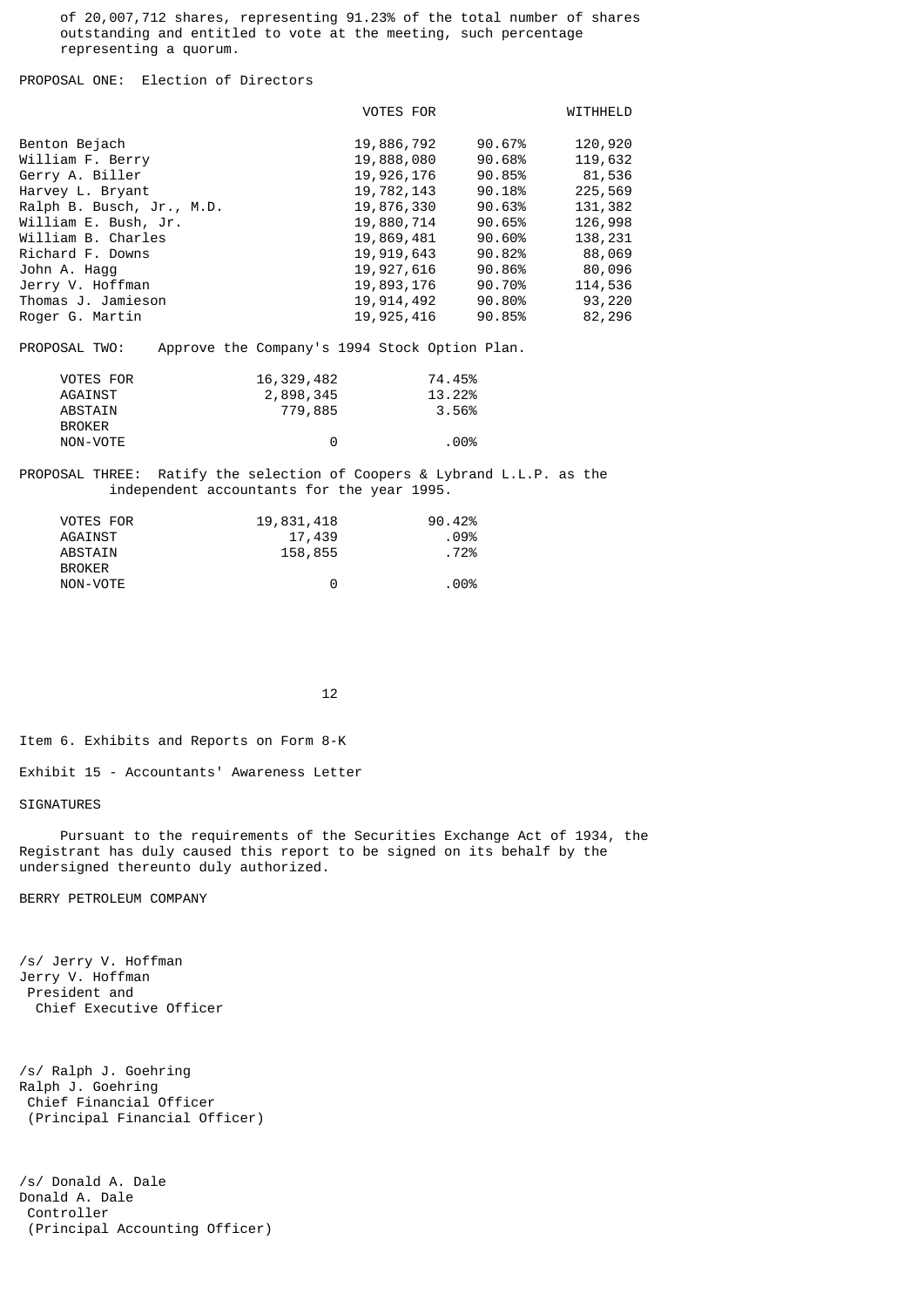Date: August 9, 1995

 $13$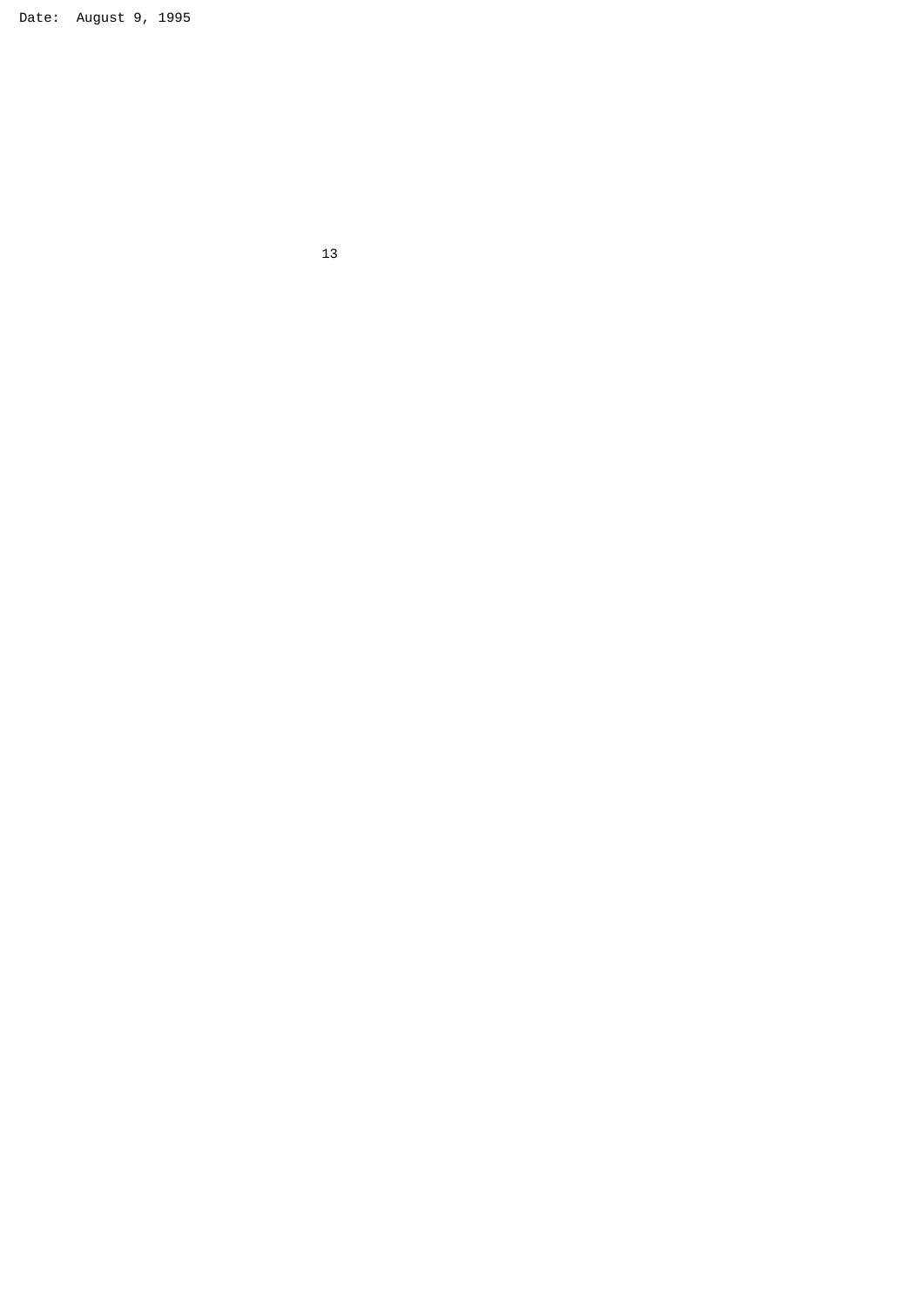THIS SCHEDULE CONTAINS SUMMARY FINANCIAL INFORMATION EXTRACTED FROM THE JUNE 30, 1995 FORM 10-Q AND IS QUALIFIED IN ITS ENTIRETY BY REFERENCE TO SUCH FINANCIAL STATEMENTS.

 0000778438 BERRY PETROLEUM COMPANY 1,000

 6-MOS DEC-31-1995 JAN-01-1995 JUN-30-1995 9,038 22,685 7,771 0 0 41,742 137,455 67,829 113,871 7,455 0 219 0 0 89,113 113,871 22,881 23,955 0 13,203 2,365 0 0 8,387 3,301 5,086 0 0 0 5,086 .23 .23